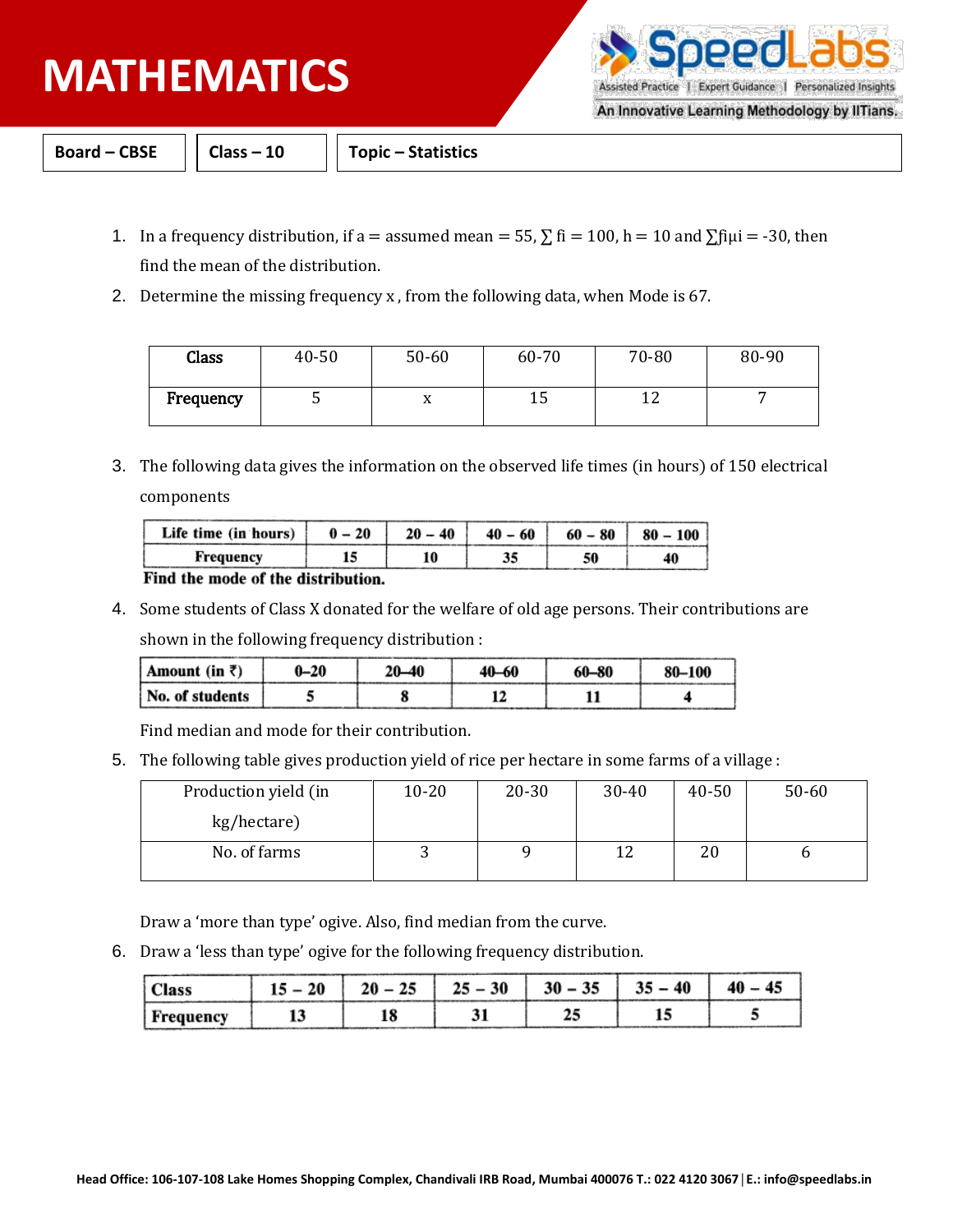

7. In a hospital, during the month of October 2013, number of patients admitted for dengue and their ages are as follows

| Age<br>$\int$ (in years)                | $0 - 8$ |  |    | 8-16   16-24   24-32   32-40   40-48   48-56   56-64   64-72 |    |    |    |  |
|-----------------------------------------|---------|--|----|--------------------------------------------------------------|----|----|----|--|
| $\sqrt{\phantom{a}}$ No. of<br>patients | 10      |  | 25 | 15                                                           | 11 | 21 | 30 |  |

Find the mean and median age of patients.

8. The width of 50 leaves of a plant were measured in mm and their cumulative frequency distribution is shown in the following table. Make frequency distribution table for this

| Width (in mm)        | 20 | -30 | -40 | -60 | 70 |  |
|----------------------|----|-----|-----|-----|----|--|
| Cumulative frequency | 50 |     |     |     |    |  |

9. For the following distribution, draw a 'less than type' ogive and from the curve, find median.

| Marks<br>obtained  | Less<br>than<br>20 | Less<br>than<br>30 | Less<br>than<br>40 | Less<br>than<br>50 | Less<br>than<br>60 | Less<br>than<br>70 | Less<br>than<br>80 | Less<br>than<br>90 | Less<br>than<br>100 |
|--------------------|--------------------|--------------------|--------------------|--------------------|--------------------|--------------------|--------------------|--------------------|---------------------|
| No. of<br>students |                    |                    |                    | 40                 | 60                 | 82                 | 85                 | 90                 | 100                 |

10. Find the median of the following data

| Class Interval | $15 - 25$ | $ 25 - 35 35 - 45 $ | $45 - 55$ | 55-65 |  |
|----------------|-----------|---------------------|-----------|-------|--|
| Frequency      |           | 13                  | 24        |       |  |

11. Draw a less than type give for the following distribution

 $\sim$   $\sim$ 

| Class Interval   1000-1500   1500-2000   2000-2500   2500-3000   3000-3500   3500-4000 |  |  |  |
|----------------------------------------------------------------------------------------|--|--|--|
| Frequency                                                                              |  |  |  |

12. Make a frequency distribution table for the given table:

| Marks              | Below<br>10 | Below<br>20 | 30 | 40 | 50 | 60 | 70 | Below   Below   Below   Below   Below   Below   Below<br>80 | 90 | Below<br>100 |
|--------------------|-------------|-------------|----|----|----|----|----|-------------------------------------------------------------|----|--------------|
| No. of<br>students |             |             |    | 29 | 45 | 60 | 70 | 78                                                          | 83 | 85           |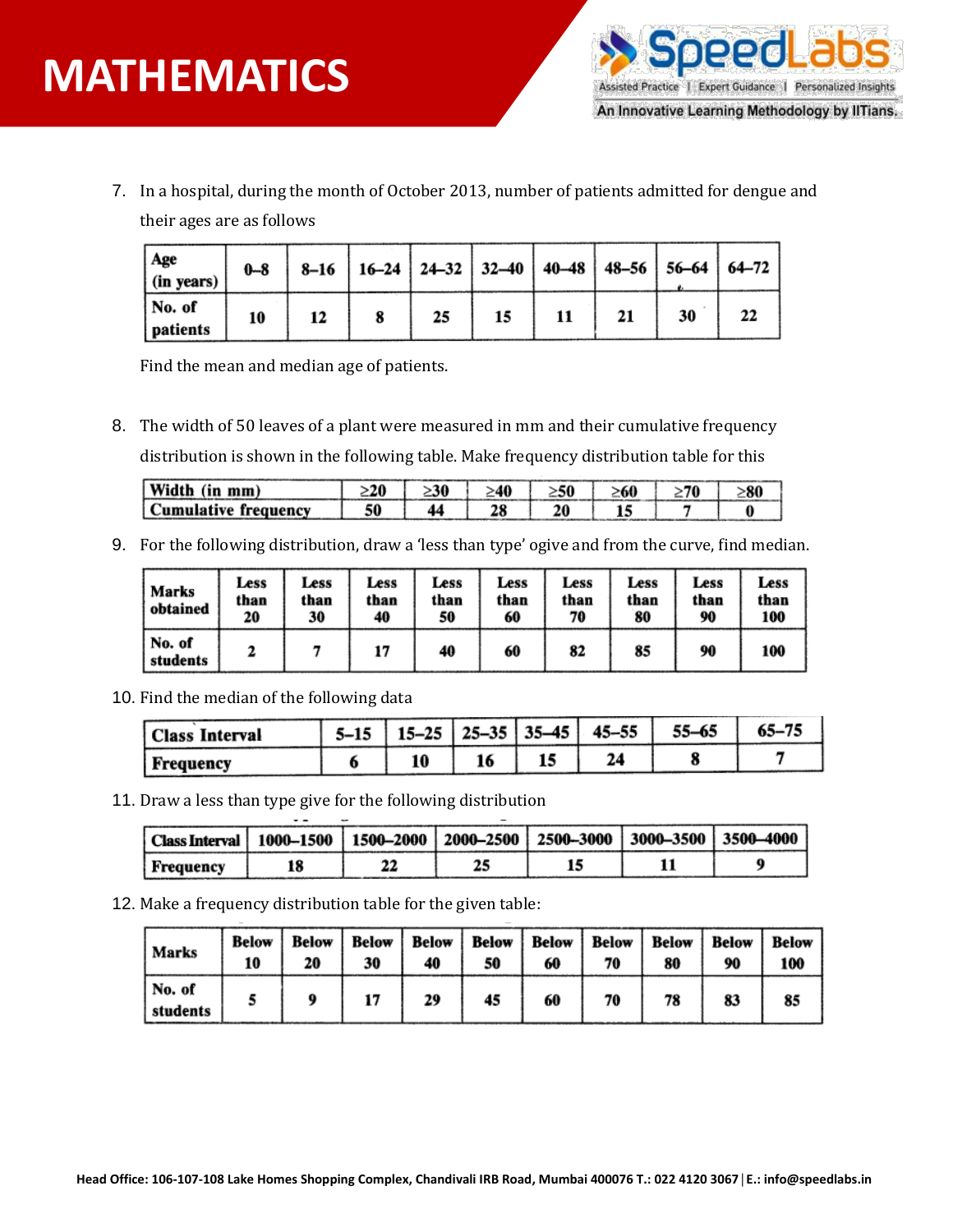

13. Convert the following frequency distribution to a more than type cumulative frequency

distribution

| <b>Marks Obtained</b> | <b>Number of students</b> |
|-----------------------|---------------------------|
| $0 - 20$              |                           |
| $20 - 40$             | Q                         |
| $40 - 60$             | 12                        |
| $60 - 80$             | 8                         |
| $80 - 100$            |                           |

14. The median of the distribution given below is 14.4.Find the values of the x,y.if the sum of frequency is 20.

| <b>Class Interval</b> | Frequency |
|-----------------------|-----------|
| $0 - 6$               |           |
| $6 - 12$              | x         |
| $12 - 18$             | 5         |
| $18 - 24$             | v         |
| $24 - 30$             |           |

15. Find 'p' if the mean of the given data is 15.45.

| <b>Class</b> | Frequency |
|--------------|-----------|
| $0 - 6$      |           |
| $6 - 12$     | x         |
| $12 - 18$    | p         |
| $18 - 24$    |           |
| $24 - 30$    |           |

16. Calculate mode of the following data

| <b>Marks Obtained</b> | No. of students |
|-----------------------|-----------------|
| $0 - 20$              | x               |
| $20 - 40$             | 10              |
| $40 - 60$             | 12              |
| $60 - 80$             | 6               |
| $80 - 100$            |                 |